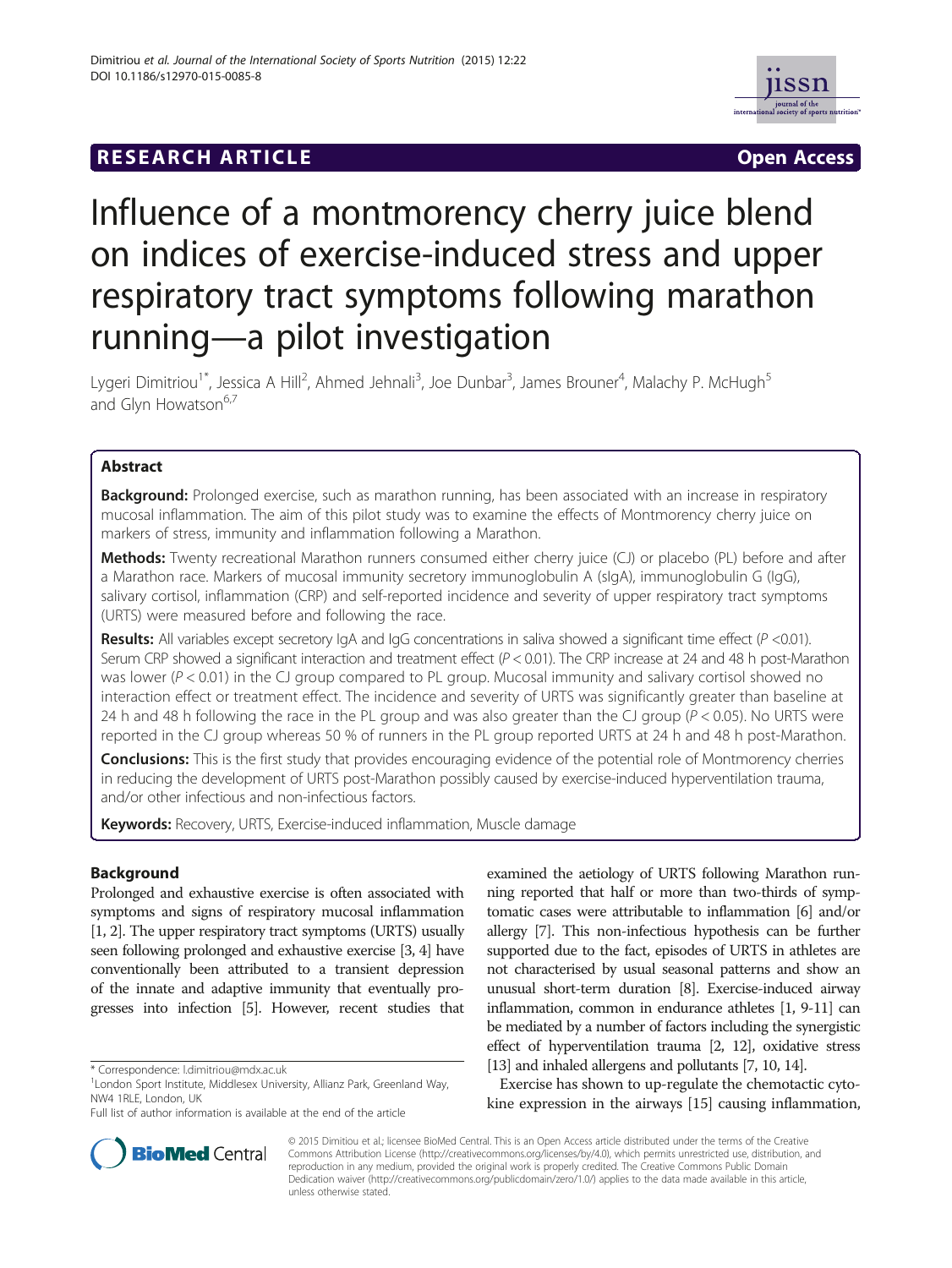allergic reactions in bronchi, increasing the likelihood of bronchoconstriction and possibly imitating symptoms that resemble respiratory infections [[8\]](#page-6-0). For example, interleukin-8 (IL-8) has been implicated in pulmonary inflammation and hyper-responsiveness under acute oxidative stress [\[16, 17](#page-6-0)]. Previous studies have shown a unanimous increase in IL-8 following prolonged and exhaustive exercise [[18](#page-6-0), [19\]](#page-6-0). IL-8 is known to be a potent mediator of chemotaxis, and activates neutrophils resulting in the generation of reactive oxygen species (ROS) [\[20](#page-6-0)], which might lead to pulmonary inflammation and trauma [\[13\]](#page-6-0). Neutrophils increase markedly post-Marathon [[19, 21\]](#page-6-0), and pulmonary inflammation is characterised by the migration and activation of neutrophils into the airways [\[22](#page-6-0)]. Increased neutrophils in induced sputum post-Marathon have been reported in healthy athletes [\[1\]](#page-5-0).

Tart Montmorency cherries are purported to be high in numerous phytochemicals, such as anthocyanins, and other polyphenolic compounds such as quercetin that possess anti-inflammatory and anti-oxidative properties [[23, 24\]](#page-6-0). Growing interest in these functional foods has gained momentum in recent years and there is a mounting body of evidence to suggest Montmorency cherries can facilitate exercise recovery [[24-28\]](#page-6-0); this is likely attributable to the increased bioavailability of these anti-inflammatory and anti-oxidative phytochemicals following ingestion [[29, 30](#page-6-0)]. In a recent addition to the literature, Bell et al. [\[24\]](#page-6-0) showed that in trained cyclists, consumption of a Montmorency cherry concentrate (in comparison to a calorific matched placebo) resulted in a reduction in lipid hyperoxides and a concomitant reduction in inflammation (IL-6 and C-reactive protein) following repeated days strenuous cycling. Additionally, polyphenols such as quercetin (also found in Montmorency cherries), modulate the expression of transcription nuclear factor-kappa B (NF-kappaB), [[31](#page-6-0), [32\]](#page-6-0), which may in turn decreased the exercised-induced IL-6 production by an attenuation of cytokine transcription for IL-6. Previous studies have also shown these polyphenols to reduce other inflammatory biomarkers such as tumor necrosis factor alpha [\[32](#page-6-0), [33](#page-6-0)], and macrophage inflammatory protein [[33](#page-6-0)]. Consequently, it is conceivable that the antiinflammatory and anti-oxidative potential of Montmorency cherries could attenuate the exercise-induced 'stress' response, immunity and URTS. Therefore, the aim of the current pilot study was to explore the possibility that Montmorency CJ supplementation before and following Marathon running could modulate markers of stress, immunity and self-reported upper respiratory tract symptoms.

## Methods

#### Participants

Twenty Marathon runners (characteristics presented in Table [1](#page-2-0)) volunteered to participate. The subjects were

the same cohort as those from previously published work [\[30](#page-6-0)] that examined the impact of Montmorency cherry juice blend on recovery following Marathon running. Eighteen completed the 2008 London Marathon (temp: 7 °C, humidity: 56 %, wind speed: 4 km/h) and remaining two completed the same distance in West London two weeks later in similar conditions (temperature: 7 °C, humidity: 50 %, wind speed: 12 km/h). Following completion of written informed consent, all participants were asked to refrain from taking nutritional supplements, pharmacological interventions and strenuous exercise (other than completing training runs prior to the Marathon) for the duration of the study. All procedures were granted ethical approval from the Institutional Research Ethics Committee, in accordance with the Helsinki Declaration.

#### Experimental overview

Participants were randomly assigned to either a placebo (PL) or cherry juice blend (CJ) group based upon predicted Marathon finish time. Possible sex differences in response to Marathon running were controlled by balancing the number of male and female participants in each group (3 CJ, 4 PL). Markers of stress, inflammation, mucosal immunity and upper respiratory tract symptoms were measured on four occasions; the day before the Marathon, immediately after, and at 24 h and 48 h after the Marathon. Following an initial visit to the laboratory, six days prior to the Marathon, participants were allocated to treatment groups and were instructed to take the supplement for five days prior to, the day of the Marathon and for the 48 h following the Marathon (total eight days).

#### Treatment groups

The CJ group consumed 2 servings x 236 ml (taken morning and afternoon) of a fresh pressed blend (Cherrypharm Inc., Geneva, New York, USA) of tart Montmorency CJ combined with proprietary apple juice (which the manufacturers add to increase palatability). According to previous work [[26](#page-6-0), [28](#page-6-0)] each serving equated to 50-60 whole cherries and contained  $~600$  mg of phenolic compounds of which at least 40 mg were anthocyanins. The remaining compounds consisted of flavonoids such as quercetin, kaempferol and isoramnetin; flavanols such as catechin and epicatechin procyanidins and phenolic acids such as neochlorogenic acid, chlorogenic acid and ellagic acid. The estimated oxygen radical absorbance capacity (ORAC) value per serving was estimated as 55 mMol/L Trolox equivalents [[26\]](#page-6-0). The PL group consumed 2 x 236 ml per day of a pre-made, sugar-free fruit flavored drink (Summer Fruits Squash, Tesco, UK) of similar appearance, but lacking the phytonutrient content and contained only a trace of anthocyanin.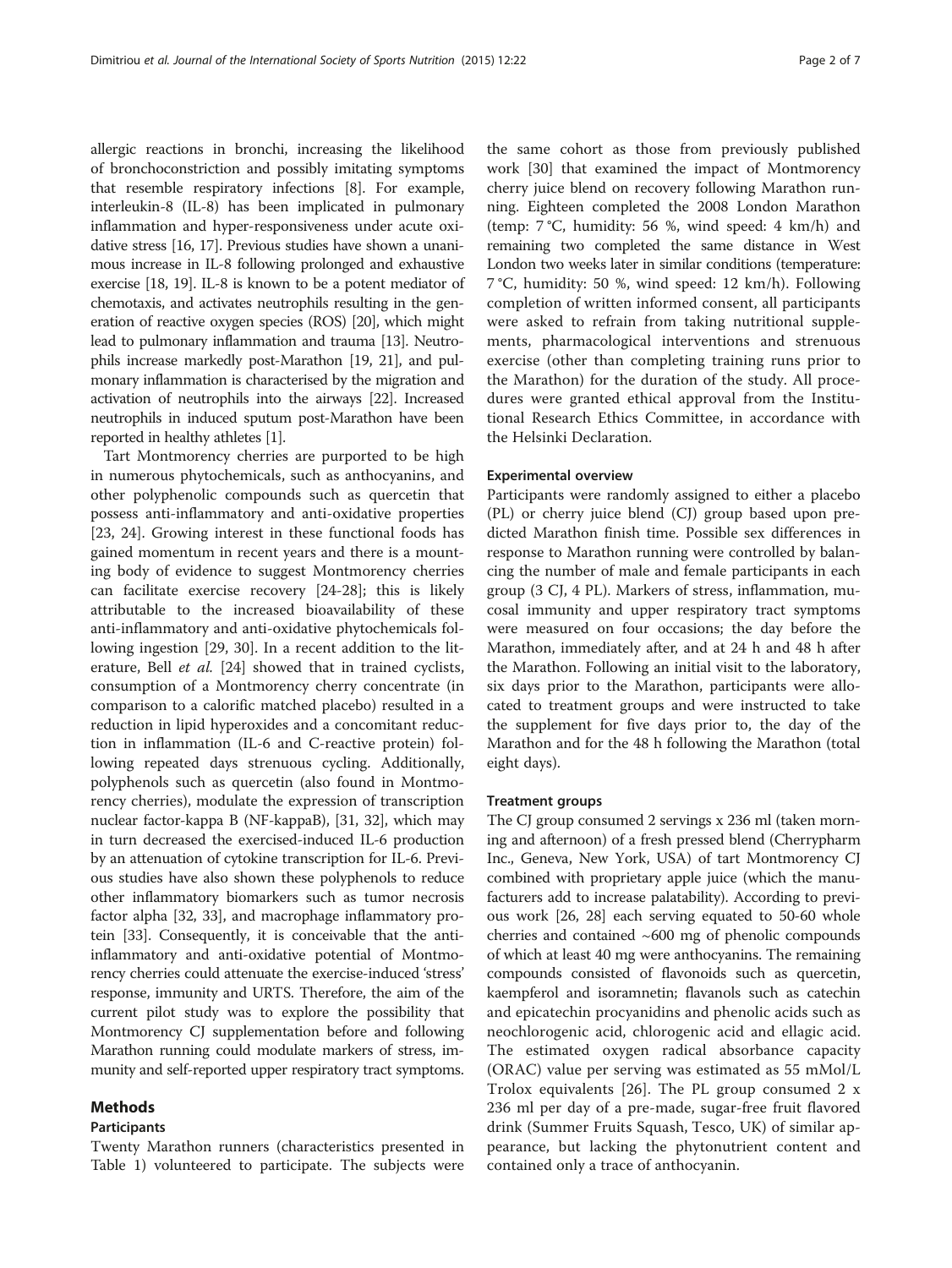| Group |     |           |  |  | Gender (M/F) Age (years) Stature (m) Mass (kg) Predicted time<br>(h:min:ss)                | Actual time<br>(h:min:ss) | mileage | Highest weekly Longest training Past<br>run (miles) | Marathons |
|-------|-----|-----------|--|--|--------------------------------------------------------------------------------------------|---------------------------|---------|-----------------------------------------------------|-----------|
| CJ.   | 7/3 | $37 + 13$ |  |  | $1.77 \pm 0.06$ $72.9 \pm 9.8$ $3:41:00 \pm 0.26:01$ $3:48:04 \pm 0.48:58$ $33.0 \pm 11.6$ |                           |         | $20.9 + 2.6$                                        | $7 + 9$   |
| PL    | 6/4 | $38 + 5$  |  |  | $1.75 \pm 0.09$ $73.8 \pm 9.5$ $3.56.40 \pm 0.40.37$ $4.15.48 \pm 1.01.22$ $31.7 \pm 8.2$  |                           |         | $19.3 + 3.1$                                        | $7 + 7$   |

<span id="page-2-0"></span>Table 1 Study's participant's characteristics. No statistical differences found between groups for any variable; Values are mean  $\pm$  SD

# Incidence and severity of upper respiratory tract symptoms (URTS)

Runners were asked to report (adapted from Reid et al., [[34\]](#page-6-0)) any incidence of cough; colored discharge; sore throat; watery eyes; nasal symptoms (congestion and/or discharge); sneezing and rate their severity on a 5-point Likert scale anchored by 1 (very mild) to 5 (very strong) as described by Nieman et al. [[35\]](#page-6-0). Participants with two or more of the above symptoms present for a minimum of two consecutive days in the study period were identified as symptomatic [[36](#page-6-0)].

#### Saliva sampling procedures

Ten minutes before saliva collection, participants rinsed their mouths thoroughly for 30 s with water [[37\]](#page-6-0), and swallowed any saliva present in the mouth. Participants then actively swabbed their mouths, around their gums, tongue and inside their cheek, with an oral fluid collector (OFC; IPRO Interactive, Oxfordshire, UK) consisting of a synthetic polymer based material on a polypropylene tube, to collect saliva. The OFC has a volume adequacy indicator, giving a clear colour change when 1.0 mL  $(\pm 20\%)$  is collected. Analyte recovery from the OFC is in excess of 85 % within 1 min of gentle shaking [[38](#page-6-0)]. Saliva sample collection time was recorded (s), to facilitate the calculation of saliva flow rate (Sal $_{\text{fr}}$ ), as described elsewhere [[37](#page-6-0)], and was dependent on the time required by each individual to collect ~0.5 ml of saliva. The OFC was then inserted immediately in to an extraction buffer containing sodium phosphate, salts, detergents and preservatives designed to prevent growth of microorganisms and facilitate extraction of proteins and small mass molecular analytes from the swab. Samples were frozen immediately and stored at—20C until analysis [\[37\]](#page-6-0).

#### Salivary analyses

Secretory immunoglobulin A (sIgA), salivary immunoglobulin G (IgG) and salivary cortisol were determined in duplicate from the same sample, using enzyme immunoassay (EIA) test kits (IPRO Interactive Ltd., Oxfordshire, England), in an automated analyser (Tecan Nanoquant). The assay ranges were: sIgA 18.75–600 μg/mL; IgG 2.0–120 μg/mL; and cortisol 0.25–32.0 ng/mL. The intraassay CV was: sIgA < 5.77 %; IgG < 3.37 %; cortisol < 7.85 %. The inter-assay CV was:  $slgA < 12.52$  %; IgG <10.77 %; and cortisol < 13.10 %. sIgA data is expressed as concentration (μg/mL) and as output/secretory rate (μg/min).

#### Serum analyses

Serum C-reactive protein was determined using an automated analyser (c800, Abbott Architect). These data are published elsewhere [\[28\]](#page-6-0), but are presented here as a global index of the exercise-induced inflammatory response. Normal ranges for this assay are  $\langle 0.8 \text{ mg} L^{-1}$  with minimum detection concentration (mdc)  $0.3 \text{ mg.L}^{-1}$ . The CV of the intra-sample variability was 3.7 %. Samples with values below the mdc for any of the above markers were reported as equal to 0.5 mdc [[39\]](#page-6-0).

## Statistical analyses

Statistical analyses were performed using SPSS version 19.0. Values are reported as means and  $\pm$  SD. An alpha level of 0.05 was chosen a priori. Independent T-tests were used to assess for demographic characteristics, predicted and actual Marathon time, Marathon history and training mileage leading up to the race between treatment groups. Differences between treatments were analysed using a 2 x 4 mixed model analyses of variance ANOVA with Treatment: CJ versus PL and Time as the within subject factor (pre, post, 24 h and 48 h). Mauchly's sphericity test was used to assess if the variances of the differences between conditions were homogeneous. Simple main effects analyses were calculated for significant interaction effects between treatment and time. Violations of the sphericity assumption were corrected using the Greenhouse-Geisser estimate.

# Results

There were no differences between groups for age, stature, mass, previous Marathon history, weekly mileage, longest single training run, predicted and actual Marathon time (Table 1). Post-race body mass was lower than body mass the day before the race  $(P < 0.001)$  with similar declines in the CJ group and PL group  $(1.2 \pm 1.3 \text{ kg})$ *vs.*  $1.7 \pm 1.5$  kg, respectively).

Secretory IgA concentration showed no time or interaction effects (Fig. [1A](#page-3-0)). Conversely, there was a time effect for output  $(F_{(3,54)} = 7.560, P < 0.001, \eta_P^2 = 0.296)$  and<br>decreased immediately post-race in both groups when decreased immediately post-race in both groups when compared to pre-race levels, and returned to baseline by 24 h post-race. No treatment or interaction effects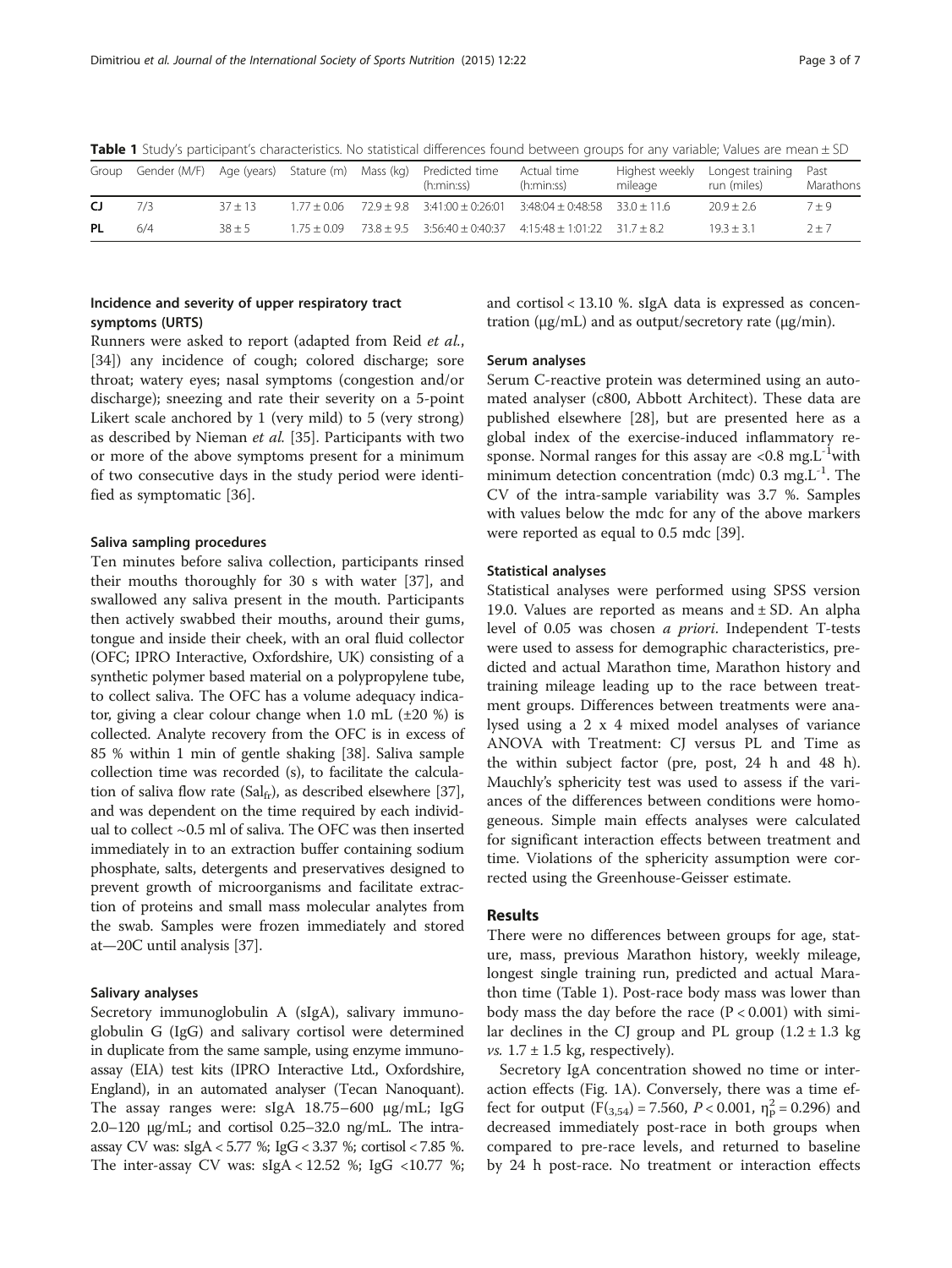<span id="page-3-0"></span>

†Significant time effect

 $(P > 0.05)$  for sIgA were shown (Fig. 1B). Salivary IgG concentration showed no time, treatment or interaction effects (Fig. 1C).

Salivary Cortisol showed a significant time effect and was elevated immediately post-race in both groups,  $(F_{(1,18)} = 26.291, P < 0.001, \eta_p^2 = 0.594)$  when compared to pre-race levels, and returned to baseline by 24 h postrace. No significant treatment or treatment by time interaction effects were observed (see Fig. 1D).

Serum CRP showed a significant time effect  $(F(3,54) =$ 247.138, P < 0.001,  $\eta_{\rm p}^2$  = 0.932), a treatment by time interaction effect  $(F(3,54) = 10.667, P < 0.01, \eta_{p}^{2} = 0.372)$ , and a treatment effect  $F(1,18) = 12.920$ ,  $P < 0.01$ ,  $\eta_p^2 = 0.418$ ). The increase in CRP at 24 and 48 h post-Marathon was significantly lower  $(F(1,18) = 12.14, P < 0.01$  and  $F(1,18) =$ 9.88, P < 0.01, respectively) in the CJ group compared to PL group (see Fig. 1E).

The incidence and severity of URTS showed a time effect  $(F(3,54) = 6.359, P < 0.01, \eta_p^2 = 0.261)$ . URTS were increased at 24 h and 48 h following the race when compared to pre-race levels in the PL group only. A treatment  $(F(1,18) = 7.826, P < 0.05, \eta_{p}^{2} = 0.303)$  and interaction effect  $(F(\mathbf{3}, 54) = 6.359, P < 0.01, \eta_{p}^{2} = 0.261)$ was observed, whereby URTS were significantly higher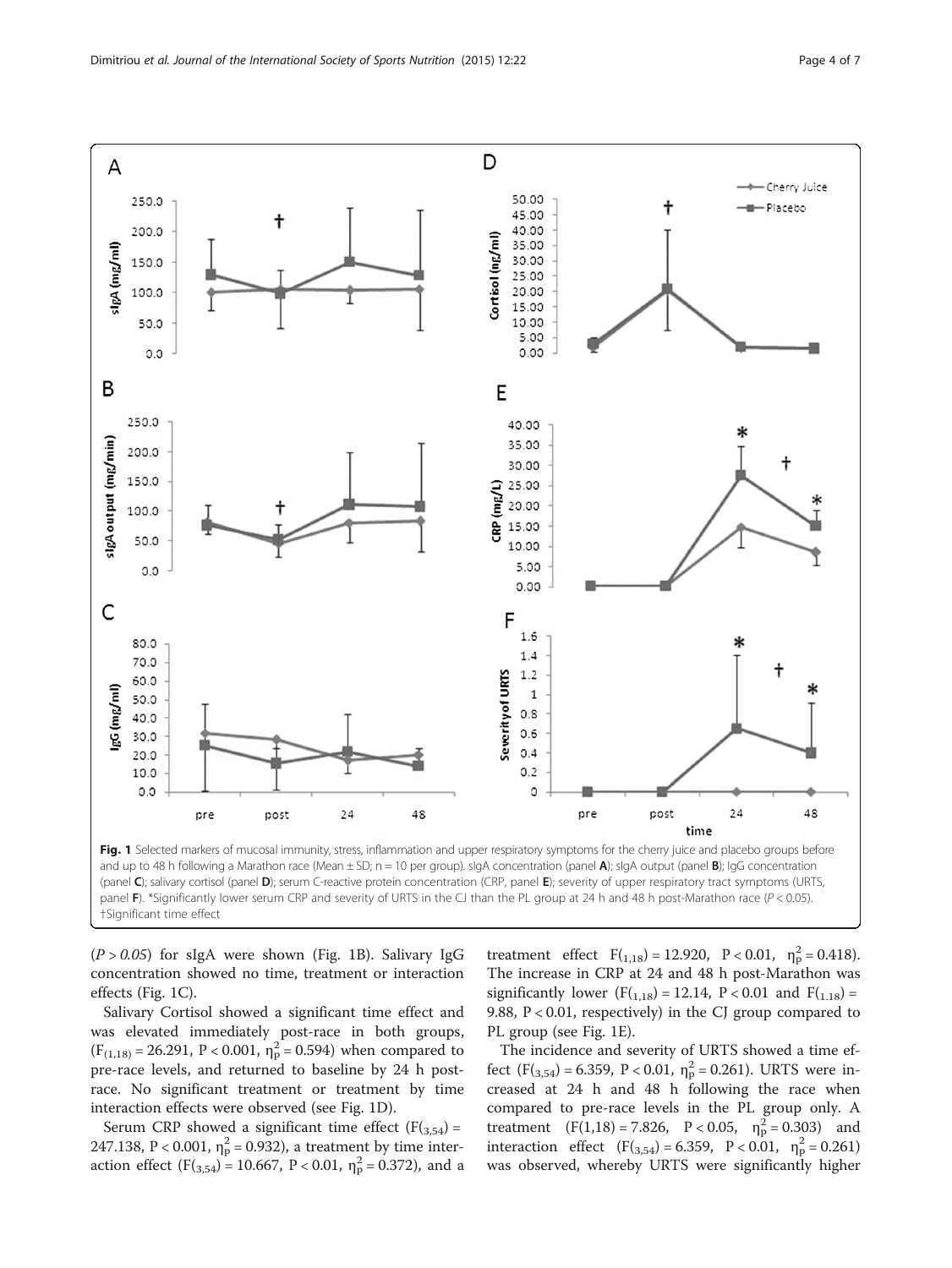in the PL group at 24 h ( $F(1,18) = 7.57$ ,  $P < 0.05$ ) and 48 h post-race  $(F(1,18) = 5.44, P < 0.05)$  compared to CJ group (Fig. [1F](#page-3-0)). No URTS were reported in the CJ group at 24 h and 48 h post-Marathon as opposed to the PL group whom 50 % (5/10) of the runners developed URTS.

# **Discussion**

In this pilot study, we investigated the effects of a Montmorency tart cherry juice on markers of stress, immunity, and self-reported incidence and severity of upper respiratory tract symptoms following a Marathon. It was hypothesised that CJ supplementation would attenuate the cortisol and inflammatory response, reduce transient suppression of mucosal immunity and lower the development of URTS by protecting the respiratory tract from symptoms associated with infectious and non-infectious inflammatory agents following a Marathon. Despite no apparent change in cortisol or mucosal immunity between groups, runners that consumed Montmorency CJ had a lower CRP response at 24 and 48 h post–Marathon and had zero incidence of reported URTS up to 48 h after the Marathon, suggesting that CJ attenuated the exercise-induced inflammatory response and the subsequent development of URTS compared to the PL group following the race.

The development of URTS observed at 24 and 48 h post-Marathon in the PL group only, might be of a noninfectious nature reflecting a synergistic effect of pulmonary inflammation mediated by exercise-induced hyperventilation trauma [[2,](#page-5-0) [12\]](#page-6-0), oxidative stress [\[13](#page-6-0)], allergies [\[7](#page-5-0)] and air pollution [\[14\]](#page-6-0). A limitation with the current study is that we did not examine the prevalence of URTS beyond 48 h and this could be explored in future work given that URTS might become evident well beyond 48 h. Enhanced airway exposure to inhaled pollutants and/or allergens has been associated with airway hyper-responsiveness in many athletes of different sports [[10\]](#page-6-0). Hyperventilation can cause bronchial dehydration injuries, excessive mucus production and/or airway oedema [\[40\]](#page-6-0); symptoms that could resemble an URTI. Airway inflammation is commonly reported in endurance athletes [[1,](#page-5-0) [9-11](#page-6-0)], and heavy exercise is associated with pulmonary mucosal inflammation [[2](#page-5-0)] induced by repetitive hyperventilation, bronchial dehydration [\[40](#page-6-0)], and increased airway osmolarity. Speculatively, these in turn might stimulate the release of chemotactic factors from bronchial epithelial cells [[15\]](#page-6-0), further supporting an exercise-induced URTS development attributable to non-infective inflammatory factors [\[41](#page-6-0)] in this study. The URTS usually seen following prolonged and exhaustive exercise [\[3](#page-5-0)] have conventionally been attributed to a transient immune depression that eventually progresses into infection [\[5](#page-5-0)]. However, recent studies that examined the aetiology of URTS following Marathon

running reported that equal or more than two-thirds of symptomatic cases were attributable to inflammation [[6](#page-5-0)] and/or allergy [\[7](#page-5-0)]. In the present study, CRP was significantly elevated in both groups but its response at 24 and 48 h following the Marathon was blunted in the CJ group compared to the PL. This is consistent with previous studies that used cherry supplementation [\[24](#page-6-0), [28, 42, 43](#page-6-0)]. Furthermore, the CJ group did not report any URTS at 24 and 48 h post-Marathon as opposed to the PL group that reported a 50 % development of URTS. Further studies are needed to explore this in larger samples using techniques such as endobronchial biopsies and induced bronchoalveolar lavage fluid (BALF) to elucidate this possibility.

Findings from a previously published study that used the same cohort [[28](#page-6-0)] showed a blunted IL-6 response immediately post-Marathon, and lower uric acid immediately and 24 h post-Marathon in the CJ group compared to the PL group. The bioactive food components (BAFC) contained in cherries have shown, in vitro, to inhibit cyclooxygenase (COX)-1 and COX-2 enzyme activity, by an average of 28 % and 47 % respectively, which is responsible for the inflammatory response [[44](#page-6-0)]. A subsequent study further supported this by showing a COX-2 inhibitory effect of anthocyanins [[45\]](#page-6-0). These aforementioned studies and the results from the cohort of this study suggest that the anti-inflammatory activities in tart cherries could attenuate the exercise-induced inflammatory response, its exacerbation and therefore the development of URTS. This observation adds to the growing body of evidence that shows the potential of tart Montmorency cherries in aiding exercise recovery and improving health indices [\[23, 24, 30, 32, 46, 47](#page-6-0)].

The prevalence of allergy and atopy (sensitization to common inhalant allergens) in long-distance runners has been reported to be 40 % and 49 %, respectively [\[7](#page-5-0), [10\]](#page-6-0). In allergic diseases associated with the respiratory tract (i.e., asthma and rhinitis) the migration of eosinophils to the mucosal surfaces is enhanced [[48\]](#page-6-0). The respiratory tract is rich in cytokines and chemokines (e.g., IL-8), which in turn could activate the eosinophils and possibly participate in the modulation of the local immune response via degranulation [[49](#page-6-0)]. Eosinophil activation has been reported to be a crucial element in upper and lower respiratory inflammation [\[50](#page-6-0)]. Exerciseinduced recruitment and degranulation of eosinophils and basophils to the respiratory tract due to airway inflammation may possibly explain the exercise-induced URTS development seen in the PL group in this study and the increased incidence of URTI reported previously [[3](#page-5-0)]. Furthermore, a more recent in vitro study showed that the polyphenol quercetin suppresses eosinophil activation [[51](#page-6-0)], suggesting that various BAFC of cherries might modulate eosinophil-mediated diseases, such as allergic rhinitis and asthma, which are very common pathologies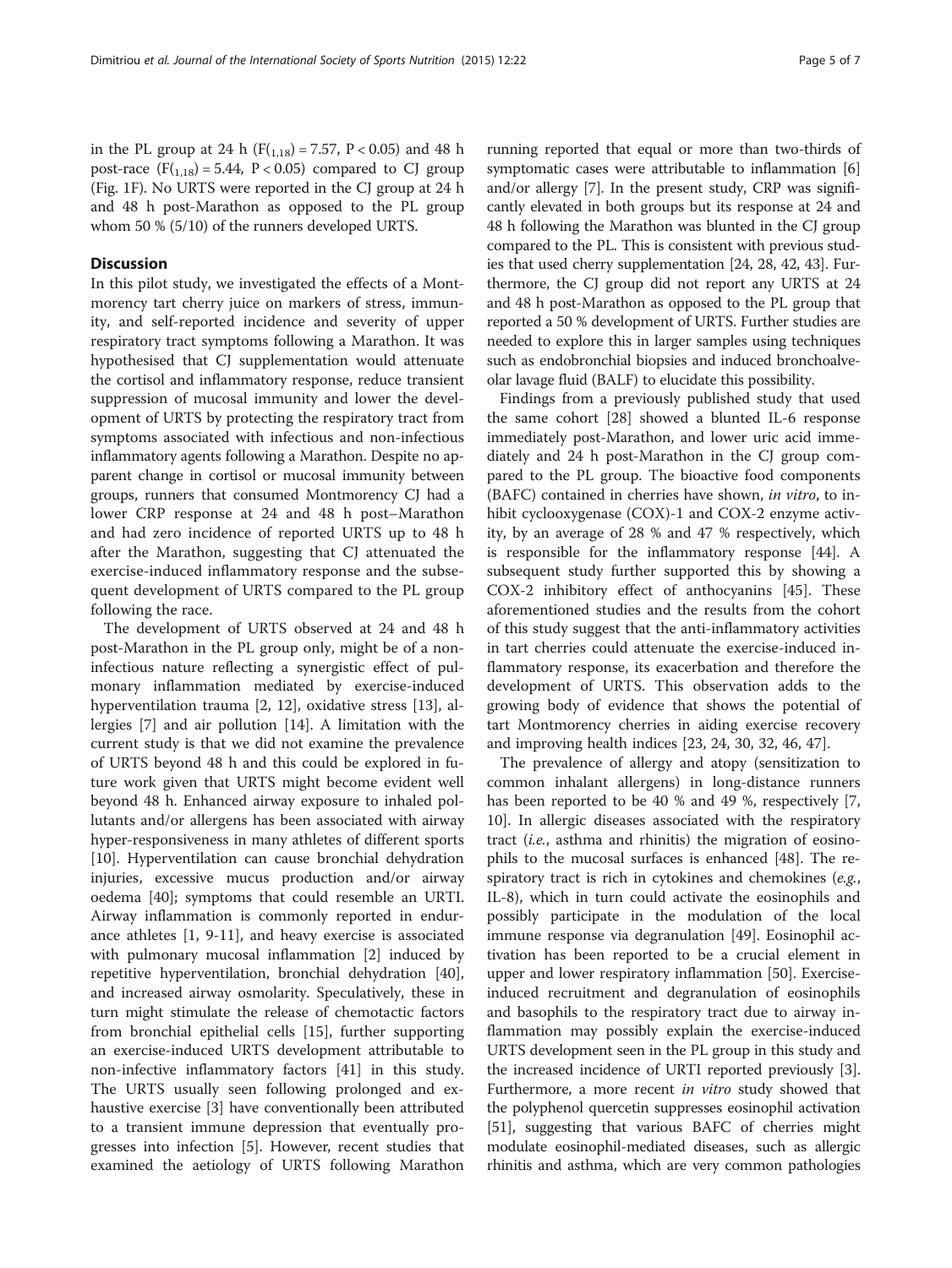<span id="page-5-0"></span>in athletes. This idea is further supported by a study that showed that 58 % of runners with reported URTS following the 2010 London Marathon had allergy, as defined by a positive Allergy Questionnaire for Athletes (AQUA) and specific immunoglobulin E (IgE) response to various inhalant allergens [7]. The prevalence of the reported URTS following the 2008 London Marathon in this study were considerably lower (25 %) than previously reported (47 %) by Robson-Ansley et al. [7]. This difference could be partly explained by the daily average tree pollen counts on the day of the 2008 London Marathon that were approximately 9-fold less (Robson-Ansley et al. [7]) than those reported in the 2010 Marathon. Although this suggests a dose-dependent response between pollen counts and URTS, the antioxidant and anti-inflammatory properties of CJ offers a plausible explanation for the complete absence of reported URTS in the CJ group.

Pulmonary inflammation can be exacerbated by concurrent exposure to tropospheric ozone and other pollutants present in Metropolitan cities [\[14\]](#page-6-0). Exposure to air pollutants is greater in endurance athletes as they train mostly outdoors, and compete in Marathons that commonly take place in big cities. Furthermore, the shifting from nasal to oronasal or oral breathing leads to a greater inhalation of airborne allergens, pollutants, antigens and untreated air [7]. Pollutants increase the susceptibility to bacterial respiratory infections [\[14](#page-6-0)]. However, CJ ingestion could reduce exercise-induced URTI susceptibility since there are several cell culture studies that show the polyphenol quercetin to exert antipathogenic activities against a wide variety of viruses and bacteria, and to reduce infectivity of target cells and virus replication [\[52](#page-6-0)]. The results of the present study showed an absence of reported URTS development in the CJ group and might signify a down-regulation of the inflammatory pathways involved in pollutant inhalation. Furthermore, we cannot rule out that the absence of reported URTS in the CJ group might indicate an enhanced anti-pathogenic activity compared to PL. Future studies could investigate the interaction effect between air pollution and prolonged exhaustive exercise on the incidence of respiratory symptoms and bronchoconstriction, and identify possible prophylactic measures against them.

# Conclusions

The results of this pilot study showed that a Montmorency cherry juice blend appears to protect the URT from inflammatory symptoms caused by infectious and non-infectious agents, by possibly reducing the exerciseinduced pulmonary inflammation. Modulation of the exercise-induced pulmonary inflammation by natural plant products might represent an attractive strategy to protect or alleviate the URT from inflammatory symptoms. This pilot investigation is the first to demonstrate preliminary evidence of the potential role of Montmorency cherry juice in reducing the development of URTS following long duration endurance exercise. Considering the limited sample size and healthy state of this study's cohort, further studies with a larger sample size and participants with asthma, atopy, allergic rhinitis, exercise induced bronchoconstriction, airway hyper-responsiveness, and other pulmonary pathologies could be performed to explore the potential of cherries and other functional foods that might exert a similar effect.

#### Abbreviations

AQUA: Allergy questionnaire for athletes; BAFC: Bioactive food components; CJ: Cherry juice; COX: Cyclooxygenase; EIA: Enzyme immunoassay; IgE: Immunoglobulin E; IgG: Immunoglobulin G; IL-6: Interleukin-6; IL-8: Interleukin-8; OFC: Oral fluid collector; PL: Placebo; ROS: Reactive oxygen species; Sal<sub>fr</sub>: Saliva flow rate; sIgA: Secretory immunoglobulin A; URTS: Upper respiratory tract symptoms.

#### Competing interests

The authors declare that they have no competing interests.

#### Authors' contributions

LD, JH, MPM and GH contributed to the study design. Data collection was conducted by LD, JH, JD, JB and GH. Data analysis was conducted by LD, JH, JD, JA, MPM, and GH. LD and GH drafted the initial manuscript. All authors contributed to data interpretation, editing and approval of the final article.

#### Acknowledgments

The authors would like to thank the participants for their commitment in completing this investigation. We would also like to extend our gratitude to Julia Atkin, John Eagle, Sarah Brouner, Sunny Pottay, Louise Ross and Natalie Ross for their valuable contributions on day of the Marathon. This work was supported by Northumbria University, Middlesex University and St Mary's University College.

#### Author details

<sup>1</sup> London Sport Institute, Middlesex University, Allianz Park, Greenland Way, NW4 1RLE, London, UK. <sup>2</sup>School of Sport, Health and Applied Science, St Mary's University College, Twickenham, UK. <sup>3</sup>Ipro Interactive Ltd, Oxfordshire, UK. <sup>4</sup>School of Life Sciences, Kingston University, London, UK. <sup>5</sup>Nicholas Institute of Sports Medicine and Athletic Trauma, Lenox Hill Hospital, New York, NY, UK. <sup>6</sup>Faculty of Health and Life Sciences, Northumbria University Newcastle-upon-Tyne, UK. <sup>7</sup>Water Research Group, School of Biological Sciences, North West University, Potchefstroom, South Africa.

## Received: 10 February 2015 Accepted: 4 May 2015 Published online: 11 May 2015

#### References

- 1. Bonsignore MR, Morici G, Riccobono L, Insalaco G, Bonanno A, Profita M, et al. Airway inflammation in nonasthmatic amateur runners. American J Physiol. 2001;281(3):L668–76.
- 2. Helenius I, Lumme A, Haahtela T. Asthma, airway inflammation and treatment in elite athletes. Sports Med. 2005;35(7):565–74.
- 3. Peters EM, Bateman E. Ultramarathon running and upper respiratory tract infections. S Afr Med J. 1983;64(15):582–4.
- 4. Nieman D, Johanssen L, Lee J, Arabatzis K. Infectious episodes in runners before and after the Los Angeles Marathon. J Sports Med Phys Fitness. 1990;30(3):316–28.
- 5. Nieman DC. Exercise, upper respiratory tract infection, and the immune system. Med Sci Sports Exerc. 1994;26(2):128–39.
- 6. Spence L, Brown WJ, Pyne DB, Nissen MD, Sloots TP, McCormack JG, et al. Incidence, etiology, and symptomatology of upper respiratory illness in elite athletes. Med Sci Sports Exerc. 2007;39(4):577.
- 7. Robson-Ansley P, Howatson G, Tallent J, Mitcheson K, Walshe I, Toms C, et al. Prevalence of allergy and upper respiratory tract symptoms in runners of the London marathon. Med Sci Sports Exerc. 2012;44(6):999–1004.